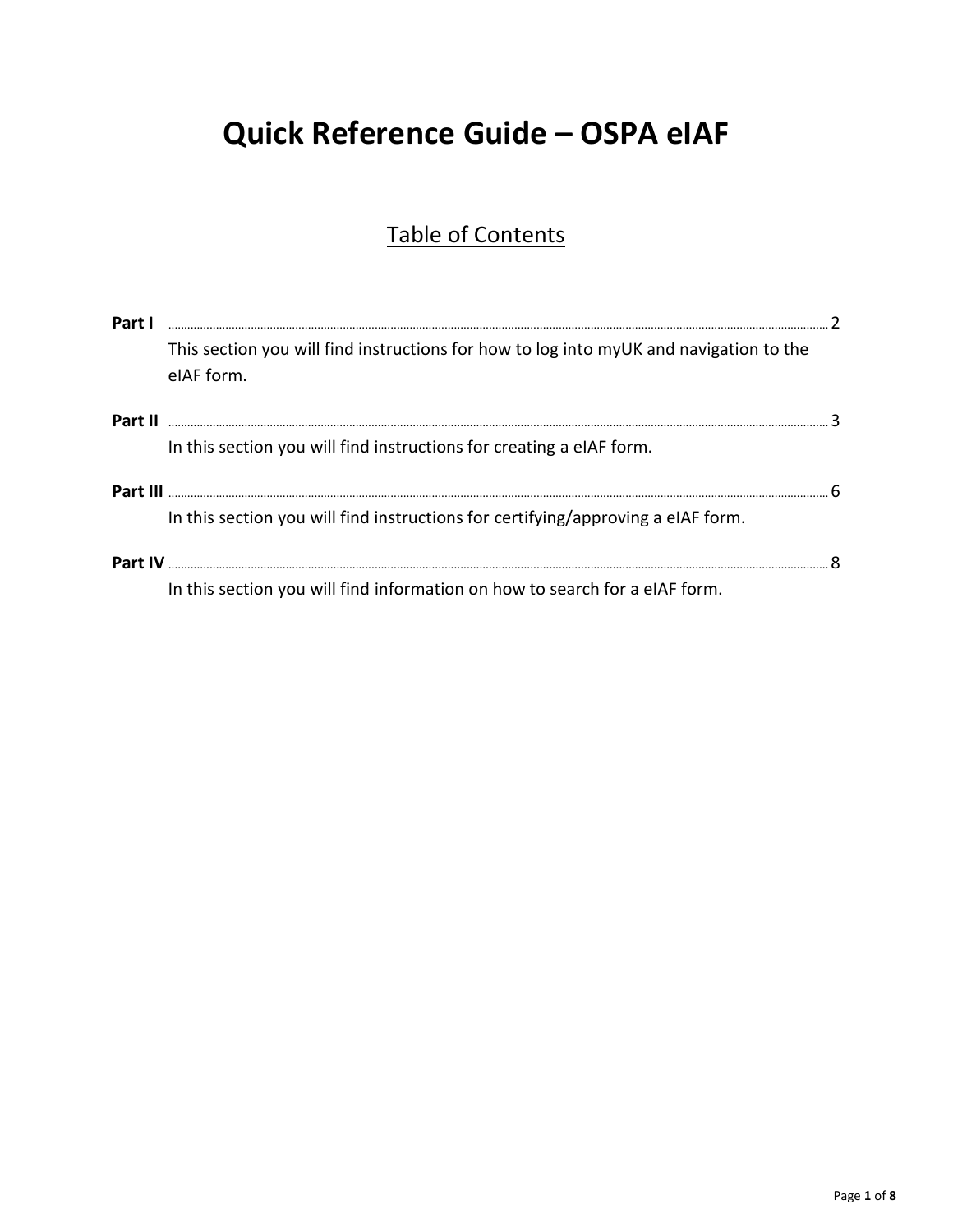## **Part I: Navigation**

 $\triangleright$  To access go to[: https://myuk.uky.edu/irj/portal.](https://myuk.uky.edu/irj/portal) Log in with your Link Blue username and password.

| $\boldsymbol{m}$                         |
|------------------------------------------|
| Use your link blue ID and password below |
| Username:                                |
| Password:                                |
| Log in                                   |

So to the *Enterprise Services* tab; then go to the *Workflow* tab (just below the tabs).

| my <sup>1</sup> |                              |                 |                         |                               |                            |       |                         |
|-----------------|------------------------------|-----------------|-------------------------|-------------------------------|----------------------------|-------|-------------------------|
| Launch Pad      | <b>Employee Self Service</b> |                 | <b>Student Services</b> | <b>Student Administration</b> | <b>Enterprise Services</b> | my UK | <b>Faculty Services</b> |
| Financials      | <b>IT Service Request</b>    | <b>Workflow</b> |                         | <b>Facilities Management</b>  | ecrt Payroll Confirmation  |       |                         |

 $\triangleright$  On the left in the Detailed Navigation section execute the OSPA eIAF Form.

#### **Detailed Navigation**

- **Workflow Items**
- eCATS (Curricular Proposal)
- eCats Report
- Travel Document Workflow Tracking
- OSPA eIAF Form
- · Financial Disclosure
- Graduate School Appt Form
- Faculty Overload Form

You are now on the Internal Approval Overview screen.

#### **From here you can:**

- ❖ Create a new eIAF form by executing the Finew icon,
- ❖ Search for saved and submitted eIAF forms with the Search All eIAFs licon, or
- ❖ Certify/Approve eIAF form from the **Action Required** icon.
- ◆ Note: If you have nothing waiting for certification/approval you will not have an **inally action Required** icon.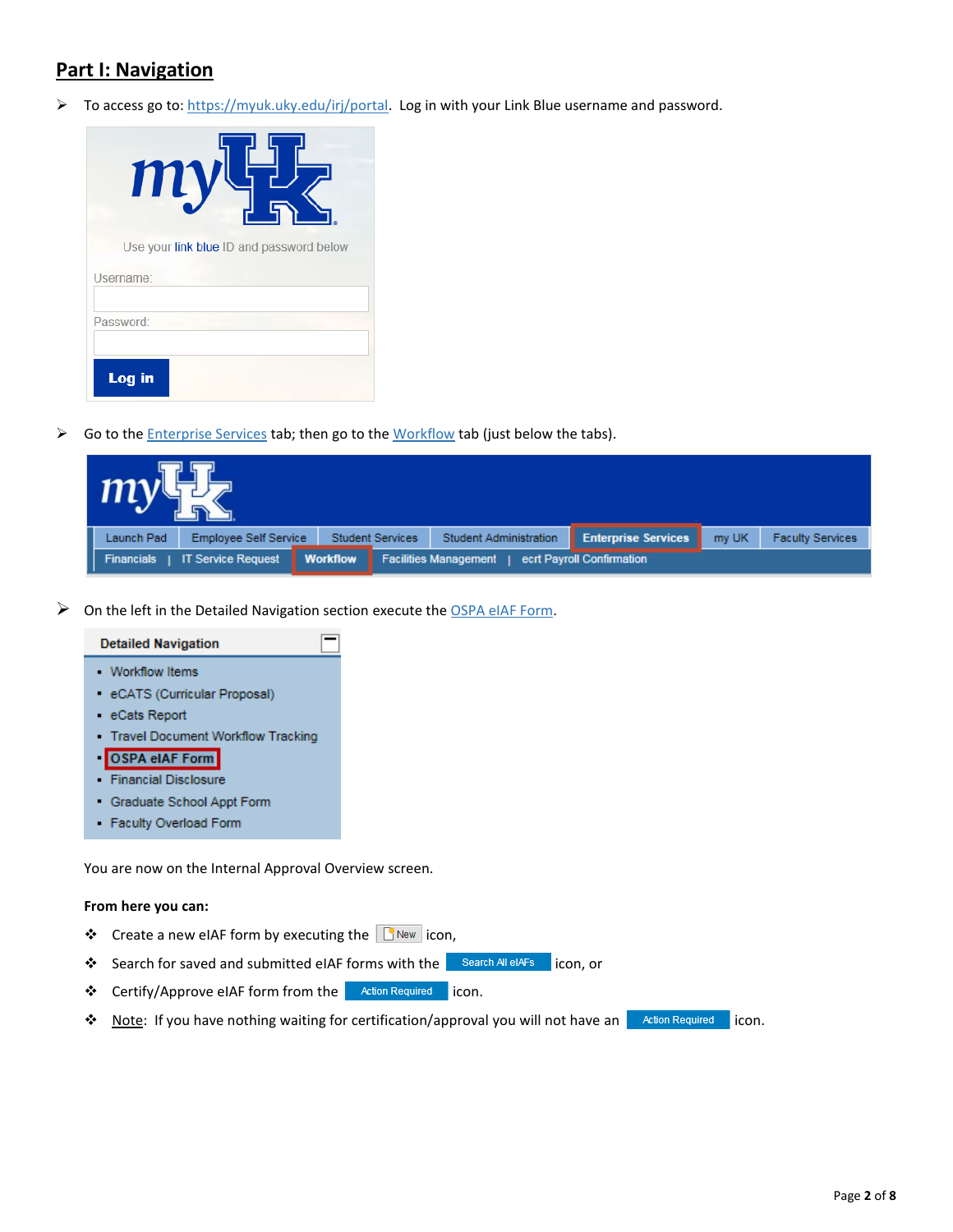# **Part II: Creating a New eIAF Form**

To create a new eIAF form execute the  $\Box$  New icon. You will now be on the eIAF form; all fields marked with an asterisk (\*) are required.

#### **1. General**

- Principal Investigator\*
	- $\circ$  You can enter the Person ID of the PI if you know it, otherwise execute the search icon  $\Box$  just to the right of the blank field—this search box will open.

| Last name               | is<br>$\checkmark$ | $\checkmark$ |  |
|-------------------------|--------------------|--------------|--|
| First name              | is<br>$\checkmark$ | $\checkmark$ |  |
| Person ID               | is<br>$\checkmark$ | $\checkmark$ |  |
| Employee/Appl.Name      | is<br>$\checkmark$ | $\checkmark$ |  |
| Search<br>Clear Entries | Reset to Default   |              |  |

- o You will have the search options above but most will search by last name. Just enter your search criteria and press Enter or execute the search icon Search and the results will appear. Select the correct person by executing that line and their Person ID will populate on the form; press *Enter* to populate the name and the associated responsible department.
- Co-Investigator(s)
	- $\circ$  Select the **include Co-I** icon to add a Co-I. Search as listed above.
- Alternate Department (optional)
	- $\circ$  Use this field if the PI's responsible department is anything other than the one listed.
	- $\circ$  You can enter the PI's responsible department if you know it, otherwise execute the search icon  $\Box$  just to the right of the blank field—this search box will open.

| Valid to                                    | is later than or on   | 03-16-2017                             |
|---------------------------------------------|-----------------------|----------------------------------------|
| Valid From                                  | is earlier than or on | 03-16-2017                             |
| Department<br>$\checkmark$                  | is<br>$\checkmark$    |                                        |
| Department Name<br>$\checkmark$             | is<br>$\checkmark$    |                                        |
|                                             |                       | 500<br>Maximum Number of Results:<br>ᢦ |
| Search<br>Clear Entries<br>Reset to Default |                       |                                        |

- Title of Project\*
	- o Enter the title of the project in the blank field.
- Physical Location\*
	- $\circ$  Execute the search icon  $\circ$  just to the right of the blank field—this search box will open.

| Speed Sort                     | $\overline{\phantom{a}}$ | 1S | $\checkmark$                           |
|--------------------------------|--------------------------|----|----------------------------------------|
| Physical Location              | $\checkmark$             | is | $\checkmark$                           |
|                                |                          |    | 500<br>Maximum Number of Results:<br>ᢦ |
| Search<br><b>Clear Entries</b> | Reset to Default         |    |                                        |
|                                |                          |    |                                        |

- $\circ$  If the location is not in the list, select the  $\Box$  Other Physical Location (not found in list) to enter it.
- Sponsoring Agency\*
	- $\circ$  Execute the selection arrow  $\vee$  to choose the sponsoring agency from the list.
- Sponsor Agency Deadline\*
	- $\circ$  Execute the selection arrow  $\vee$  to choose the sponsoring agency deadline.
- Proposal Is\*
	- $\circ$  Execute the selection arrow  $\vee$  to choose the proposal type from the list.
- Activity Is\*
	- $\circ$  Execute the selection arrow  $\vee$  to choose the activity type from the list.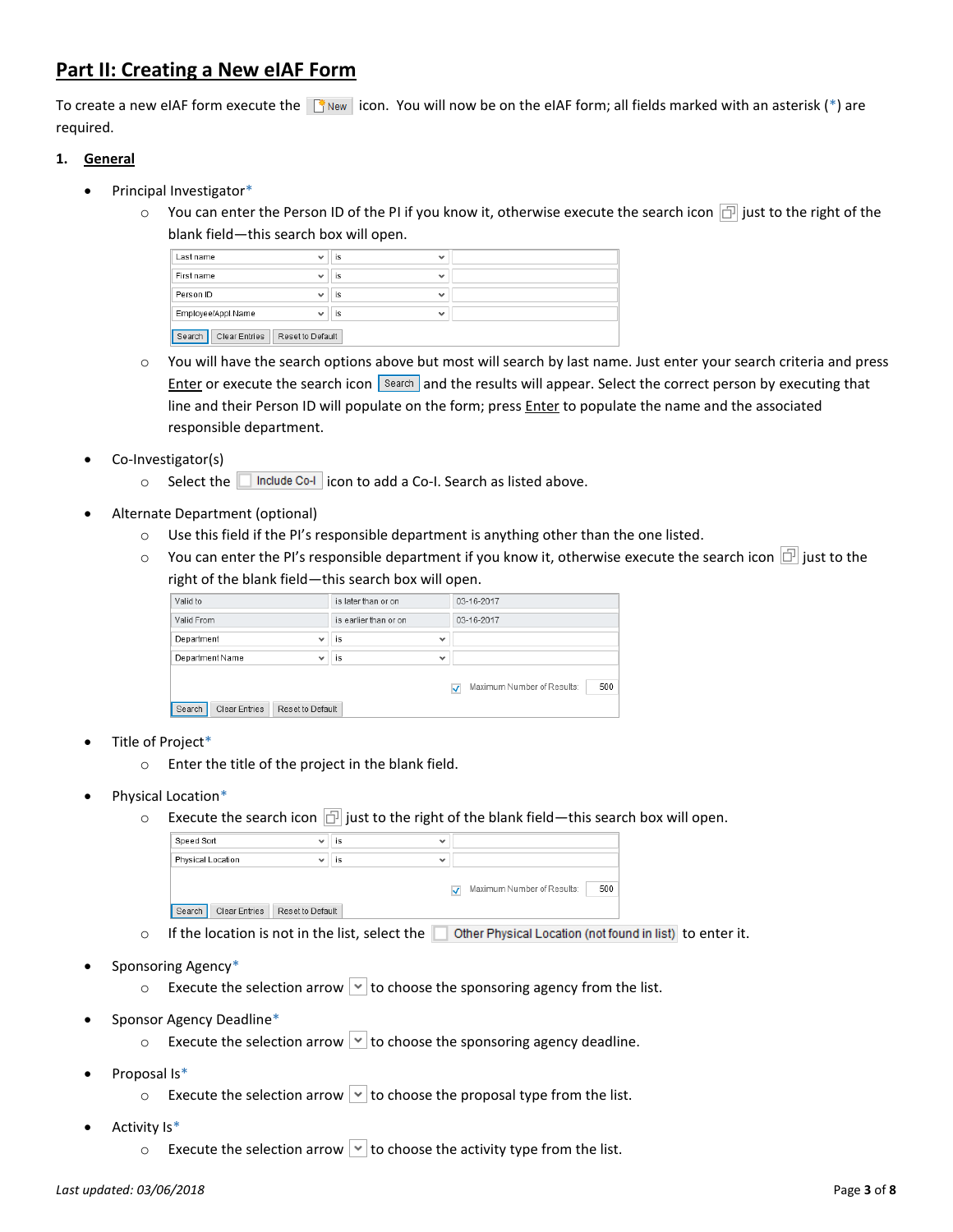$\bullet$  To move to the next section, execute the  $\boxed{\text{Continue}}$  icon.

#### **2. Budget**

- Total Project Period
	- o Enter the project to and from dates and total request amount.
- Proposal Budget Summary
	- o Fill in the categories as appropriate on the budget summary.
	- o Indicate any cost share in the University column; if requesting less than full F&A indicate the difference in the University column. Fill in the University Expense section for any amounts listed in the University column.
	- o Pressing **Enter or execute the total**  $\frac{1}{2}$  Total icon will give totals.
	- o The following box will be displayed for the proposal budget.

| <b>Proposal Budget Summary</b>         |         |            |       | <b>University Expense</b>                                                                                                                     |
|----------------------------------------|---------|------------|-------|-----------------------------------------------------------------------------------------------------------------------------------------------|
| $\Sigma$ Total                         |         |            |       | * Explain why you are not requesting the sponsor to cover the full cost of the project:                                                       |
| <b>Type</b>                            | Sponsor | University | Total |                                                                                                                                               |
| Personnel                              |         |            |       |                                                                                                                                               |
| Travel                                 |         |            |       |                                                                                                                                               |
| Equipment                              |         |            |       | Attach commitment letters if applicable.<br>If the sponsor will not pay full Facilities & Administrative costs attach a copy of their written |
| <b>Tuition</b>                         |         |            |       | policy.                                                                                                                                       |
| <b>Patient Care</b>                    |         |            |       | * Indicate the specific source of any University funds to be used to conduct this project:                                                    |
| Rent                                   |         |            |       | Cost Center<br><b>O</b> Other                                                                                                                 |
| Subaward(s)                            |         |            |       |                                                                                                                                               |
| <b>Other Direct Costs</b>              |         |            |       |                                                                                                                                               |
| <b>Facilities &amp; Administrative</b> |         |            |       |                                                                                                                                               |
| Total                                  |         |            |       |                                                                                                                                               |

o If the project will be funded by a fixed-price award, check the  $\Box$  Is this fixed-price? box. The following boxes will open. Fill in the categories as appropriate.

| <b>Proposal Budget Summary</b>               |                            |                   | <b>Fixed Price</b>                                                          |  |
|----------------------------------------------|----------------------------|-------------------|-----------------------------------------------------------------------------|--|
| $\Sigma$ Total<br>Type                       | Projected<br><b>Budget</b> | <b>University</b> | Projected Program Support Residual Balance:<br>Explain Reason for Residual: |  |
| Personnel - Pl                               |                            |                   |                                                                             |  |
| Personnel - Other Faculty                    |                            |                   |                                                                             |  |
| Personnel - Technician                       |                            |                   | <b>Total Funding From Sponsor:</b>                                          |  |
| Personnel - Nurse                            |                            |                   |                                                                             |  |
| Personnel - Other                            |                            |                   |                                                                             |  |
| Research Subject Reimbursement               |                            |                   |                                                                             |  |
| <b>Patient Care Costs</b>                    |                            |                   |                                                                             |  |
| Equipment                                    |                            |                   |                                                                             |  |
| Travel                                       |                            |                   |                                                                             |  |
| Supplies                                     |                            |                   |                                                                             |  |
| <b>Other Direct Costs</b>                    |                            |                   |                                                                             |  |
| <b>Facilities &amp; Administrative Costs</b> |                            |                   |                                                                             |  |
| Total                                        |                            |                   |                                                                             |  |

o Press Enter or execute the  $\sum$  Total icon for the totals.

#### **3. Enrichment Award**

- This section is populated with the PIs responsible department and any Co-I(s) department(s) number(s). Enter the appropriate percentages.
- A responsible department with a zero percent allocation can be included on the eIAF. The eIAF would route to the department with the zero allocation for certification/approval.

| <b>Enrichment Award</b> |                               |                           |
|-------------------------|-------------------------------|---------------------------|
| *Department/Unit        | <b>Department Description</b> | <b>Percent Allocation</b> |
|                         |                               | 100.00                    |
|                         |                               | 0.00                      |
|                         | Total                         | 100.00                    |

To move to the next section, execute the  $\sqrt{\frac{1}{n}}$  continue icon.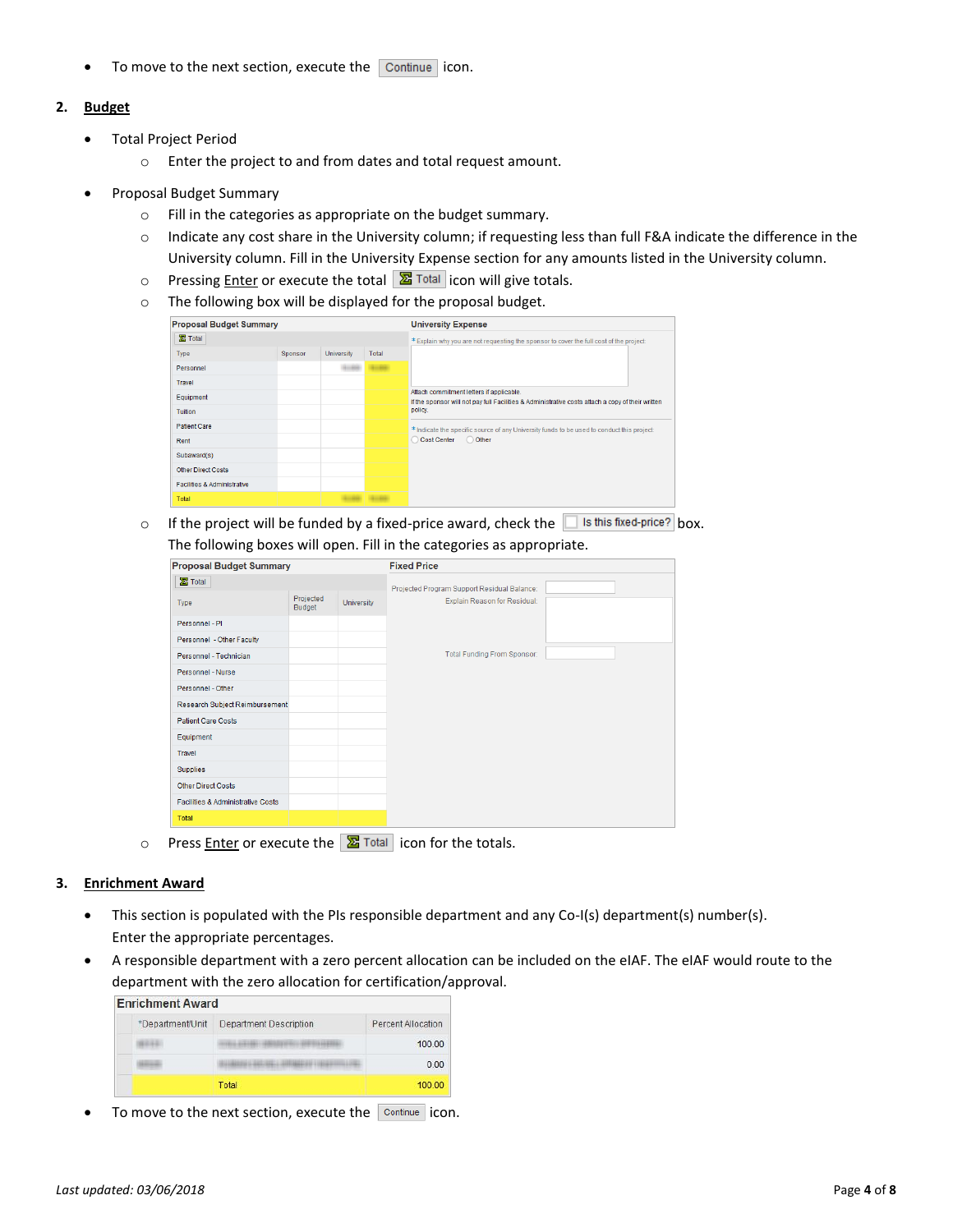#### **4. Project Information\***

- Project Information
	- o Answer yes/no to all the following project information questions.
		- Does this project involve Human Subjects?
		- Does this project involve Animal Subjects?
		- Does this project involve Biohazards/rDNA?
		- Does this project involve Radioactive Mat/Radiation?
		- Will this project require purchase of additional equipment?
		- **Does this project require Additional University Space?**
		- Will any part of the project be conducted in non-University facilities?
		- Does this project require alterations or renovations of existing facilities?
		- **Does this project require faculty or staff overload?**
		- Does this project require subrecipient or outside consultants?
		- Is this project subject to Export Control Regulations, and/or does the research involve potential military application (i.e. funded by DoD, NASA)?
		- Will the sponsor or the government need to approve: a) the publication of your research results and/or b) the involvement of foreign nationals on the project?
		- **If is this proposal a Multi-PI submission? If so, enter linkblue (separated by comma if multiple) in explanation box.**
		- If is this proposal related to a consortium membership? If so, please identify the consortium.
		- Does the sponsor require payment of a research project award assessment (or similar) if awarded? Please attach a letter from the responsible unit specifying commitment to pay the assessment.
		- Did you receive services, assistance or support from the Center for Clinical and Translational Science (CCTS) in developing this proposal?
	- o If prompted for additional information, complete the required fields.

For example, if the IRB is pending indicate if the IRB application has been submitted for review, or if an IRB meeting is scheduled and the date, etc.

| * Does this project involve Human Subjects: | $\bullet$ Yes | $\bigcirc$ No | Approved | ⊙ Pending | Date Approved: | IRB#:<br>m |
|---------------------------------------------|---------------|---------------|----------|-----------|----------------|------------|
|                                             |               |               |          |           | Explain:       |            |
|                                             |               |               |          |           |                |            |
|                                             |               |               |          |           |                |            |

- o To move to the next section, execute the icon.
- Keywords
	- o Select the appropriate keywords from the list provided.
	- $\circ$  Select the Other  $\Box$  Other box to include additional keywords. The following box will open.



- Attachments
	- o The eIAF needs to be saved prior to attaching the documents.
	- $\circ$  Execute the  $\Box$  Save Draft icon at the top to create the eIAF number.
	- $\circ$  Upload attachments on the right of the form. Use the dropdown to select the required files that are applicable.

Select the Other icon  $\circ$  other  $\bullet$  to upload file(s) not on the list. Name each attachment.

| *Description: | Other | * Other Description:<br>$\checkmark$ |        |
|---------------|-------|--------------------------------------|--------|
| *File Name:   |       |                                      | Browse |

#### **5. Save & Submit for Approval**

- Execute the  $\Box$  Save Draft icon to create the eIAF number. You can retrieve later for completion/changes.
- Execute the  $\sqrt{\frac{N}{N}}$  Save & Submit for Approval icon to submit the eIAF for approval. This will move the eIAF from your workflow to the next person for certification/approval.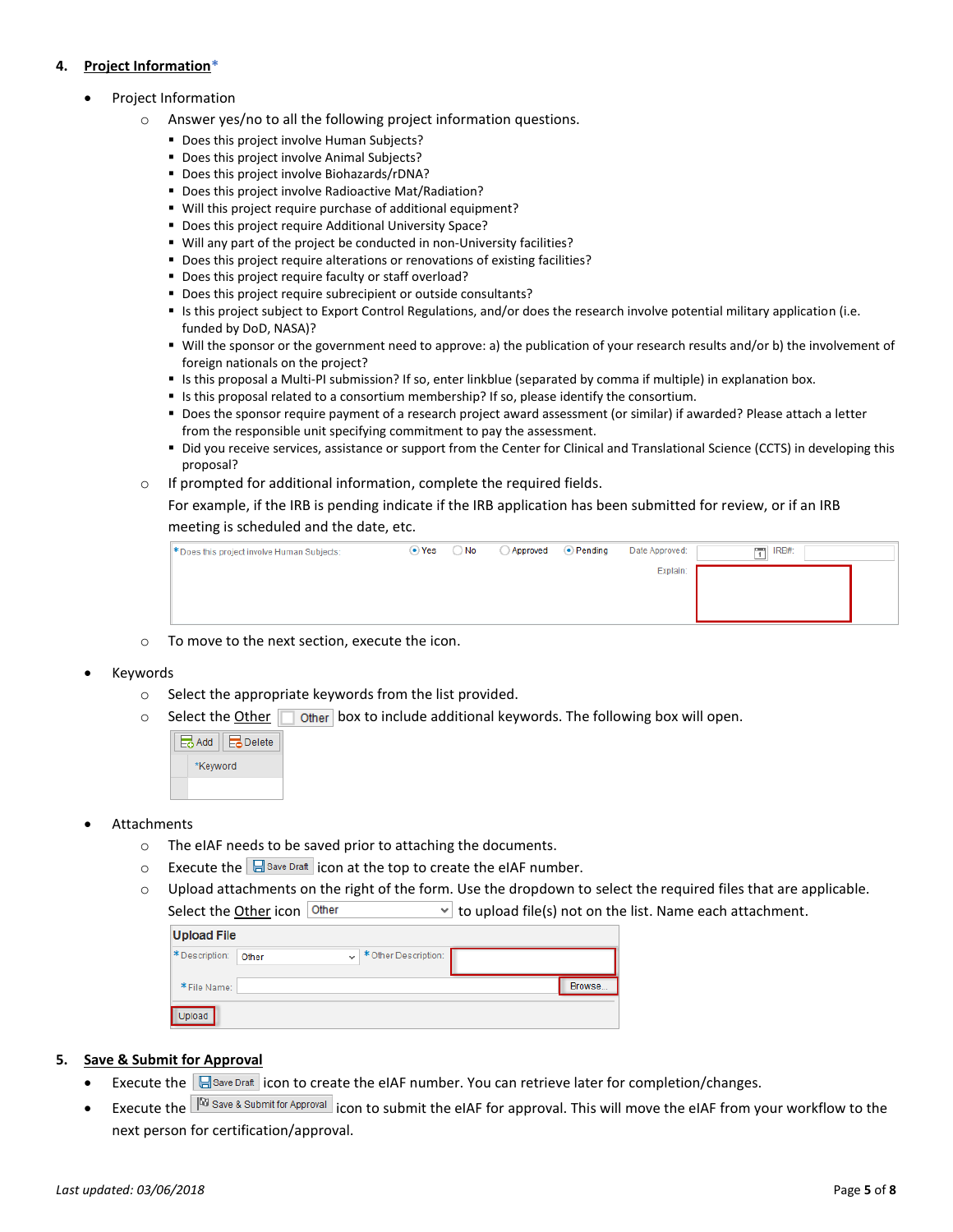## **Part III: Certifying/Approving eIAF**

- **Option 1: Retrieving eIAF from OSPA eIAF Form link (Preferred Method)**
	- 1. Execute the New OSPA eIAF OSPA eIAF Form link
	- 2. If you have an "action item", that is, a form requiring your certification/approval, you will have an **infollent and inconstant** icon on your Internal Approval Overview page.
	- 3. Execute the **interest in and any item(s)** waiting for you will be listed.
	- 4. Execute the process icon and you will be taken to the form for your certification/approval.

| Process | IAF#      | Principal Investigator |
|---------|-----------|------------------------|
|         | 004000000 |                        |
|         |           |                        |
|         |           |                        |

5. Proceed to the Review and Certifying/Approving the eIAF section.

#### **Option 2: Retrieving eIAF from Workflow**

1. Execute the eIAF link in workflow

| Show: New and In Progress Tasks (4/5)<br>$\blacktriangledown$ $\Vert$ All<br>▼ |                                                                                                                                                                     |  |  |  |  |  |  |
|--------------------------------------------------------------------------------|---------------------------------------------------------------------------------------------------------------------------------------------------------------------|--|--|--|--|--|--|
| 昆                                                                              | Subject                                                                                                                                                             |  |  |  |  |  |  |
|                                                                                | <b>ANGELING CO. STANDARD ANGELES</b><br><b>COMMERCIAL</b><br><b>HARRISON</b>                                                                                        |  |  |  |  |  |  |
|                                                                                | <b>REGISTERED EXPLORES</b><br>Approval Role                                                                                                                         |  |  |  |  |  |  |
|                                                                                | <b>CARD THE SHARRING FOR 1 SHAR</b><br><b>CALLENDARY CALL CARDINAL</b><br>--------                                                                                  |  |  |  |  |  |  |
|                                                                                | <b>CARD THE MANUFACTURE</b><br>THE R. P. LEWIS CO., LANSING, MICH. 49-14039-1-120-2<br><b>ARRESTS CRESCING CONTRACTOR</b><br><b>STATISTICS</b><br><b>STATISTICS</b> |  |  |  |  |  |  |
|                                                                                | Primary CGO Approval for eIAF #4000000                                                                                                                              |  |  |  |  |  |  |

2. Execute Process eIAF



- 3. Once you execute **Process eIAF** the Internal Approval Form will appear.
- 4. Proceed to the Review and Certifying/Approving the eIAF section.

#### **Review and Certifying/Approving the eIAF**

- 1. Review the criteria based on your certification role.
- 2. Execute the glasses icon  $\overline{6a}$  to view the attachments.
- 3. The Workflow section, on the right, shows the completed workflow steps.

| <b>Completed Workflow Steps</b>                                                                                 |       |           |         |                           |                   |  |  |
|-----------------------------------------------------------------------------------------------------------------|-------|-----------|---------|---------------------------|-------------------|--|--|
| <b>Step</b>                                                                                                     | Agent | Decision  | Comment | Created                   | Completed         |  |  |
| 1-44 03 5 5 4 6 6 1 - 1 - 1 2 5 6 6 8 1 1 - 1 - 1 2 6 6 8 8 1 1 - 1 - 1 2 6 8 8 8 1 1 - 1 - 1 2 6 8 8 8 8 1 - 1 |       | Certified |         | <b>CARD ATT GUIDELINE</b> |                   |  |  |
| <b>Primary CGO Review</b>                                                                                       |       | Reviewed  |         |                           |                   |  |  |
| Principal Investigator Certification on Submit                                                                  |       | Certified |         |                           | <b>CONTRACTOR</b> |  |  |

4. The Current Agents section, just above, shows who currently has the form for certification/approval. Also, any delegates are listed here indicated by an X in the Is Substitute column.

| <b>Current Agents</b> |                 |           |               |                      |          |  |  |
|-----------------------|-----------------|-----------|---------------|----------------------|----------|--|--|
| ID                    | <b>Status</b>   | User Name | Complete Name | <b>Is Substitute</b> | Agent ID |  |  |
|                       | <b>SELECTED</b> |           |               |                      |          |  |  |
|                       | <b>SELECTED</b> |           |               |                      |          |  |  |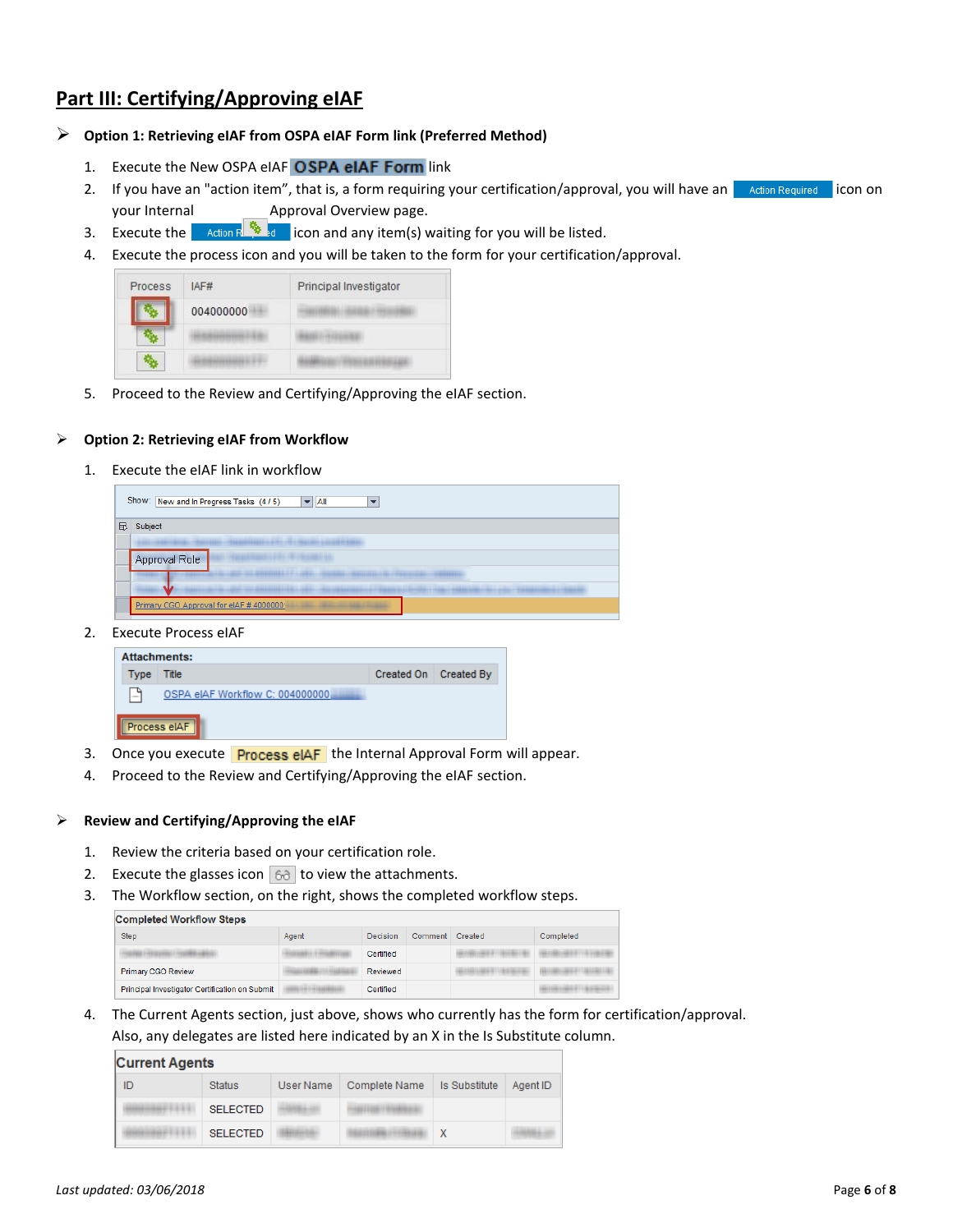- 5. After your review is complete and everything looks okay, execute the review  $\mathcal{L}_{\mathbf{z}}$  Review icon near the top of the form, below the word "Internal Approval Form" you will find the certification/approval icon appropriate for your role, that is, PI, Co-I, ADR, Center Director, etc.
- 6. If the eIAF needs to be revised, execute the  $\frac{1}{26}$  eIAF REVISED and returned to PI for Cert icon to return the eIAF to the PI for certification. The following comment box will display. Indicate the reason the eIAF is being rejected for modification. Execute the submit  $\mathbb{R}^3$  submit icon. For example, the enrichments needs to be adjusted during the routing.

| <b>Comment</b>                            |  |
|-------------------------------------------|--|
| Please explain                            |  |
| * Maximum 250 Characters:                 |  |
|                                           |  |
|                                           |  |
|                                           |  |
|                                           |  |
| <b>R</b> Submit<br>$\Leftrightarrow$ Back |  |

7. The PIs and Co-Is will be asked that they have read and agree to the certification language—if so check the box. Then execute the  $\frac{2}{\sqrt{2}}$  Certify icon.

| <b>Internal Approval Form</b>                                                                                                                                                                                                                                                                                                                                                                                                                                                                                                                                                                                                                                                                                                 |
|-------------------------------------------------------------------------------------------------------------------------------------------------------------------------------------------------------------------------------------------------------------------------------------------------------------------------------------------------------------------------------------------------------------------------------------------------------------------------------------------------------------------------------------------------------------------------------------------------------------------------------------------------------------------------------------------------------------------------------|
| PI CERTIFICATION: The information submitted within the application is true, complete and accurate to the best of my knowledge; any false, fictitious or fraudulent<br>statements or claims may subject me to criminal, civil or administrative penalties and I agree to accept responsibility for the scientific conduct of the project and<br>provide the required progress reports if a grant is awarded as a result of this application. If the proposal is awarded, I will accept responsibility for the financial and<br>administrative management of the project.                                                                                                                                                       |
| ALL INVESTIGATORS' CERTIFICATION: My signature below indicates that 1) I am not presently debarred or suspended from receiving federal funds, 2) no federal<br>funds were used for lobbying activities in connection with this proposal, 3) I am not delinguent on any federal debt, 4) the budget represents the best estimate of the<br>full costs of the project and identifies all sources of funds to cover full costs, and 5) if the proposal is funded I will adhere to University policies including those<br>pertaining to conflict of interest, ethical standards in the conduct of research, intellectual properties, the use of humans and animals in research and financial<br>management of sponsored projects. |
| I understand the requirements of AR 7:2 "Financial Conflicts of Interest in Research" and related ARs and GRs on financial conflicts of interest; my "Financial<br>Disclosure Statement" is up to date as of today; I agree to comply with conditions and restrictions imposed by the University to manage, reduce or eliminate financial<br>conflicts of interest.                                                                                                                                                                                                                                                                                                                                                           |
| I certify that if any of my significant financial interests relate to this project, they have been fully disclosed in my "Financial Disclosure Form." If a conflict of interest is<br>determined to exist, I will have an approved management plan in place prior to expenditure of any awarded funds.                                                                                                                                                                                                                                                                                                                                                                                                                        |
| If this proposal is funded, I agree to complete Financial Conflict of Interest Education before any funds are expended.                                                                                                                                                                                                                                                                                                                                                                                                                                                                                                                                                                                                       |
| For purposes of this certification "related" means: my significant financial interest could be affected by the research; or is in an entity whose financial interest could<br>be affected by the research.                                                                                                                                                                                                                                                                                                                                                                                                                                                                                                                    |
| Special Certification for the Sponsor and Fellow on NIH individual Fellowship Applications                                                                                                                                                                                                                                                                                                                                                                                                                                                                                                                                                                                                                                    |
| (1) the information submitted within the application is true, complete and accurate to the best of the Fellow's and Sponsor's knowledge: (2) any false, fictitious, or<br>fraudulent statements or claims may subject the Fellow and Sponsor to criminal, civil, or administrative penalties; (3) the Sponsor will provide appropriate training,<br>adequate facilities, and supervision if a grant is awarded as a result of the application; (4) the Fellow has read the Ruth L. Kirschstein National Research Service<br>Award Payback Assurance (See Section I. Service Requirement) and will abide by the Assurance if an award is made; and (5) the award will not support residency<br>training.                       |
| By checking this box I acknowledge that I have read and understand the above statement.                                                                                                                                                                                                                                                                                                                                                                                                                                                                                                                                                                                                                                       |
| <≡ Back                                                                                                                                                                                                                                                                                                                                                                                                                                                                                                                                                                                                                                                                                                                       |
| 1500 Block of the                                                                                                                                                                                                                                                                                                                                                                                                                                                                                                                                                                                                                                                                                                             |

8. You will be given a comment box (optional) and a  $\mathbb{P}^3$  Submit submit icon.

Please execute the submit  $\mathbb{R}^3$  submit icon as this as the final step of the certification/approval of the IAF.

| Internal Approval Form                                                                                                             |  |
|------------------------------------------------------------------------------------------------------------------------------------|--|
| eIAF# 004000000                                                                                                                    |  |
| Comment                                                                                                                            |  |
| If you would like to comment, please enter it below. Otherwise, choose Submit to complete the workitem.<br>Maximum 250 Characters: |  |
| Submit<br><b>E</b> Back                                                                                                            |  |

 $\triangleright$  Once all these steps are complete, the form will move to the next person to review, certify/approve.